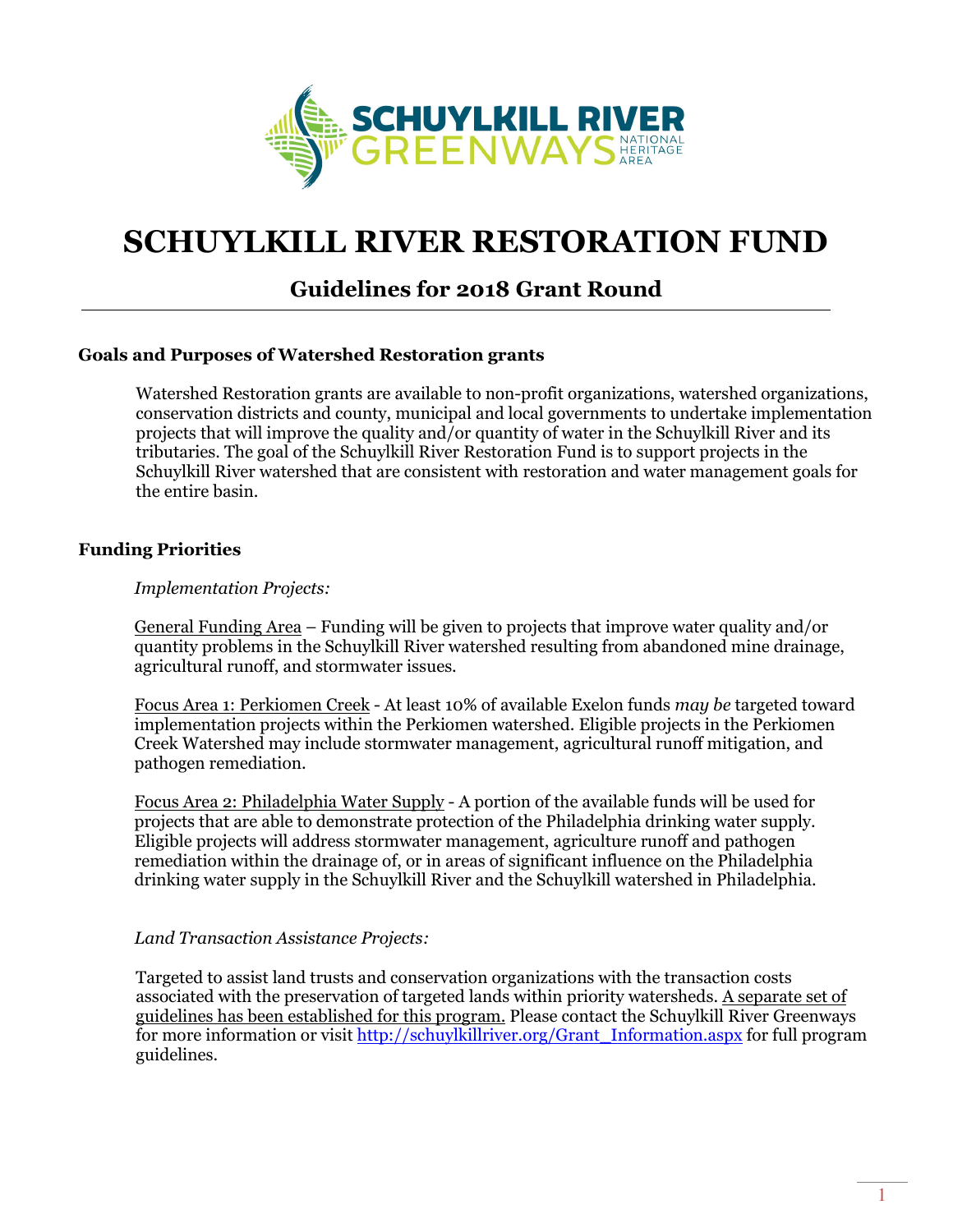#### Evaluation Process

Projects will be evaluated in a two-step process that includes (1) a Letter of Intent followed by (2) an invitation to submit a full application if the Letter of Intent is recommended by the Advisory Committee. (Letter of Intent is not required for Land Transaction projects)

# Criteria

Evaluation factors:

- The project's ability to improve the quality and/or quantity of water in the Schuylkill River;
- The project exhibits high standards of planning and design, including implementation of Best Management Practices;
- The relationship to previous watershed restoration efforts;
- The project is consistent with local, state, federal, or other plans, for example, River Conservation Plans, Nutrient Management Plans, Act 167 plans, etc.
- The project is positioned for implementation with little or no additional planning;
- The project is single-phased or in the final phase of implementation.
	- Projects that will require multiple phases to have demonstrable affects on water quality and/or quantity will not be considered unless the submitted phase will result in measurable improvements;
- The project will require minimal monitoring following completion to demonstrate positive environmental effects;
- The project will effectively leverage the resources of two or more partners, including a sponsoring partner with sufficient capacity to manage and complete the project.
- The projects ability to utilize volunteers;
- How the project will impact low income or underserved communities.
- The project exhibits innovative, green and sustainable approaches and design.
- Grant funds may not be used for projects being undertaken exclusively to meet state, federal or local regulations and requirements.
- Grant funds may not be used for land acquisition. Please refer to the guidelines for the Land Transaction Assistance Program for more information.

#### Award Amounts

- Grant applicants may request between \$20,000 and \$100,000.
- Applicants working in the Perkiomen Creek Watershed may request between \$5,000 and \$100,000.

#### Match Requirements

- All projects require a minimum of 25% match.
- Cash and in kind services are eligible match sources. However, projects showing high levels of cash match will be given priority in the ranking and grant award process.
- Matching funds derived from private, non-governmental sources are encouraged, but not required.

#### Grant Period

All projects must be completed by December 31, 2020. A one year extension may be requested but must be submitted in writing and approved by the Advisory Committee.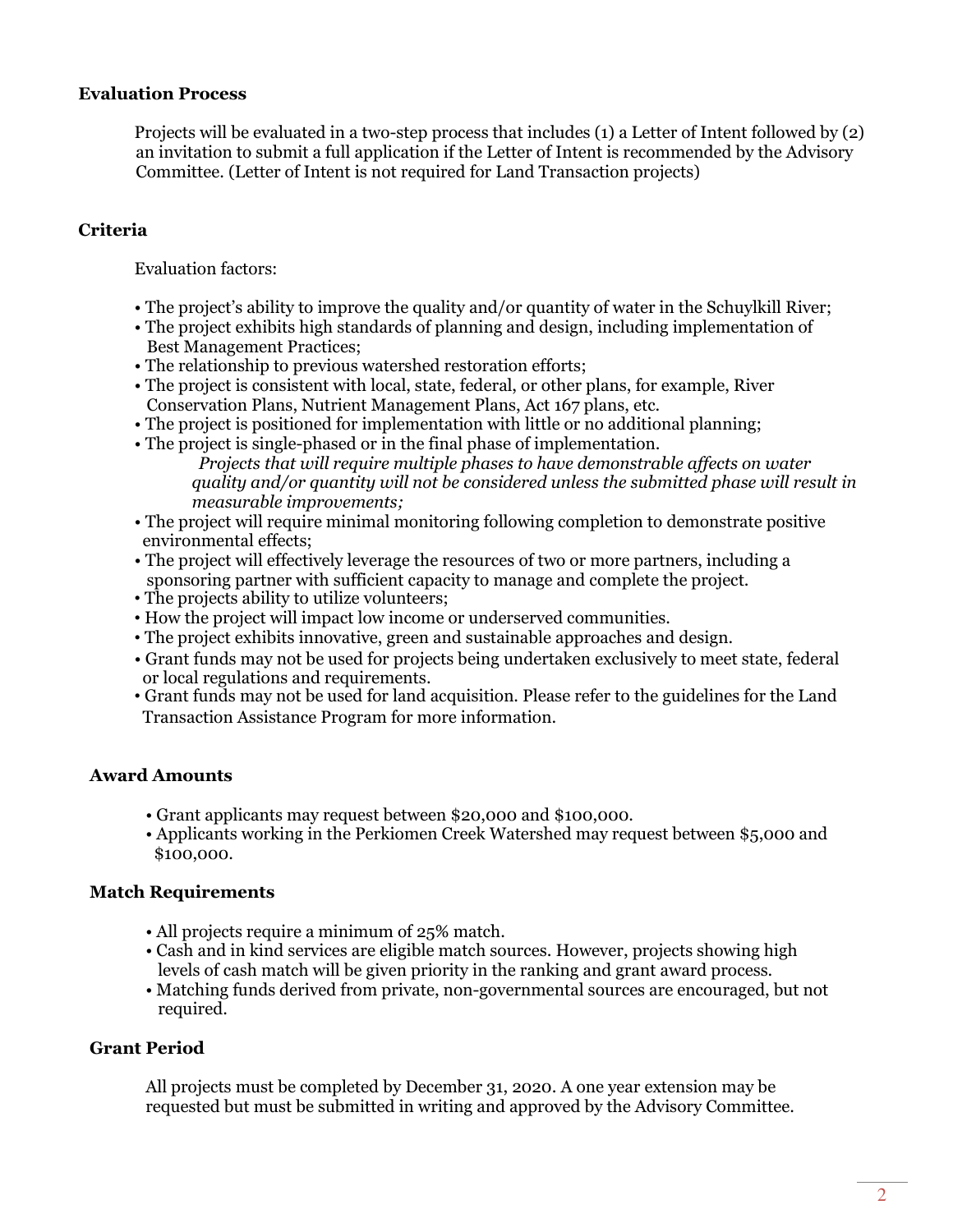#### Eligible Expenses

Grant funds may be used for the following purposes:

- Implementation: Includes labor, materials, signage, site preparation, permit fees, and any other direct costs.
- Project management: Up to 10% of the grant award may be utilized for direct costs Associated with project management by the applicant or subcontractor.

Eligible project management expenses include:

- subcontractor/consultant fees, salary for organizational staff responsible for project implementation, travel, meeting expenses and other direct costs.
- If a project has remaining design issues that need to be completed prior to implementation, the review committee will consider this as an eligible expense on a case by case basis. However, the applicant must demonstrate that the project's implementation phase will still be completed during the three year grant period.

## Contractor Selection:

All contractors working on projects funded by a grant through this program must be selected by a competitive process. Applicants who desire to use specific contractors not selected competitively, may request approval to do so from the Schuylkill River Greenways. The Schuylkill River Greenways reserves the right to review and approve all selected contractors.

# Letter of Intent Process

Organizations must submit an electronic copy of the Letter of Intent to tfenchel@schuylkillriver.org by the stated deadline.

The Letter of Intent shall be NO LONGER than two (2) pages, should be on applicants letterhead and must include the following:

- Project Name and location
- Project Manager and contact information
- Brief summary of the project addressing why it is important and what the impact will be on the watershed.
- Objectives of project and how it meets the program guidelines and criteria
- Estimated grant request and matching fund sources

#### \*\* Organizations should include a third page in the Letter of Intent showing a project site map and photograph, if appropriate.

Electronic copy of the Letter of Intent must be submitted no later than 4:00 p.m. on February 13, 2018.